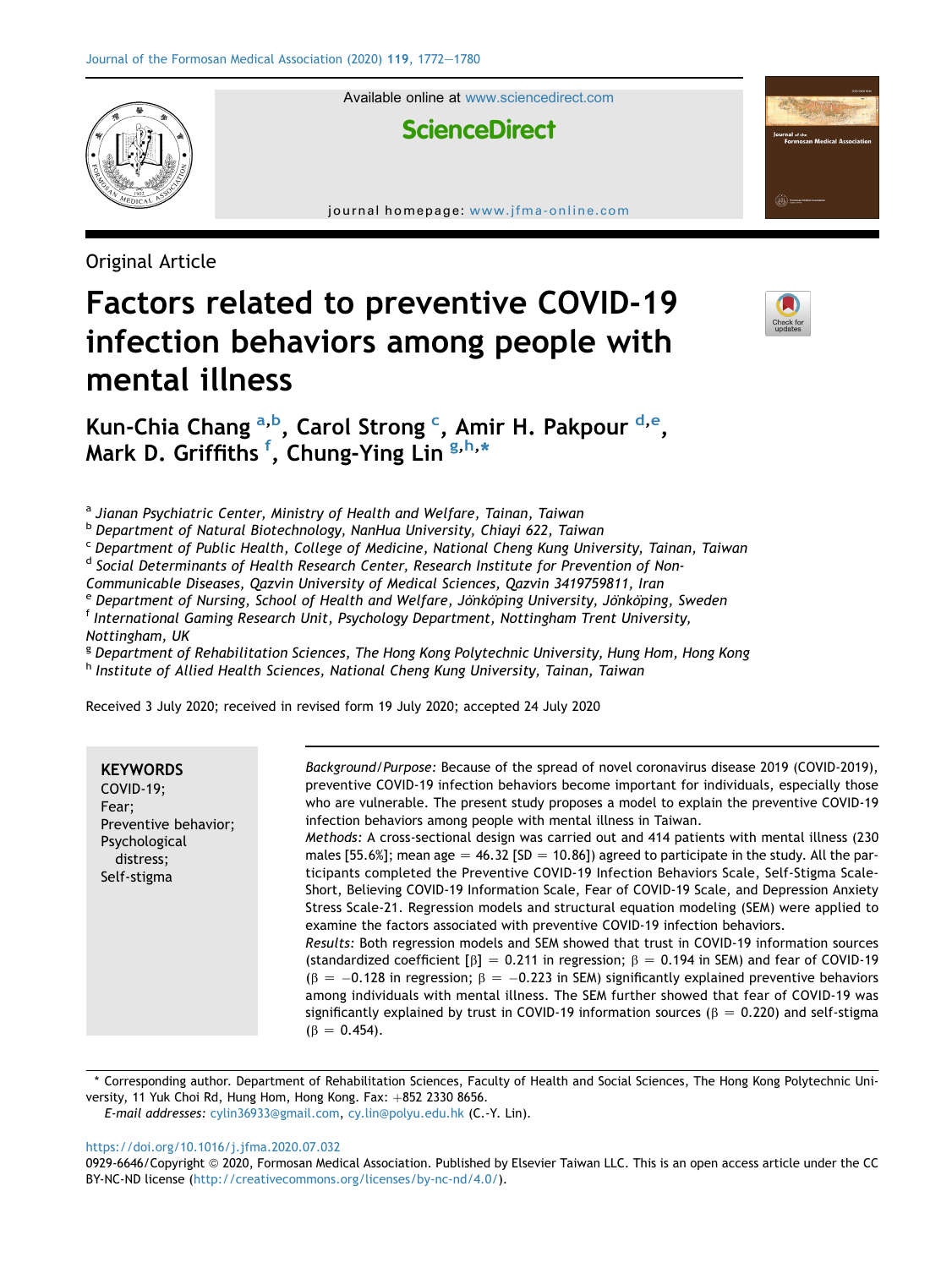Conclusion: Based on the results, healthcare providers should help individuals with mental illness reduce self-stigma and fear of COVID-19 which would consequently improve their preventive COVID-19 infection behaviors. Moreover, improving trust in COVID-19 information sources for individuals with mental illness may be another method to improve their preventive behaviors.

Copyright @ 2020, Formosan Medical Association. Published by Elsevier Taiwan LLC. This is an open access article under the CC BY-NC-ND license [\(http://creativecommons.org/licenses/by](http://creativecommons.org/licenses/by-nc-nd/4.0/) $nc\text{-}nd/4.0/$ ).

# Introduction

With the spread of novel coronavirus disease 2019 (COVID-19) worldwide, health behaviors  $-$  especially preventive behaviors by individuals  $-$  has become crucial. More specifically, with the awareness and practice of preventive behaviors, the transmission rate of infectious disease can be reduced.<sup>[1](#page-7-0)-[3](#page-7-0)</sup> Shaw et al.<sup>[2](#page-7-1)</sup> described how the governments' actions and citizens' behaviors are associated with the inhibition of COVID-19 infection among different East Asian countries. In brief, preventive behaviors can be classified into community level (often implemented by authorized policies) and individual level (often practiced by person based on their beliefs).<sup>[1,](#page-7-0)[2](#page-7-1)</sup> For instance, spatial distancing has been implemented in many countries to avoid the possibility of infection transmission.<sup>[4](#page-7-2)</sup> Such policies appear to be effective because COVID-19 infection rates were lower in countries that applied early preventive policies such as quarantine and closure of non-essential shops and schools. $2,5$  $2,5$  However, reliance on government action alone is insufficient to totally control COVID-19 infection and the World Health Organization (WHO) $^{\circ}$  proposed a number of personal preventive behaviors for individuals to engage in to control COVID-19 infection. Therefore, understanding the factors that associated with individuals' preventive behaviors is an important topic during the COVID-19 pandemic.

After reviewing the literature, the present authors identified three factors that are associated with preventive COVID-19 infection behaviors (i.e., trust in COVID-19 information sources, fear of COVID-19, and psychological distress). Trust in COVID-19 information sources is important because different sources (e.g., social media platforms) are usually used to disseminate how to practice preventive behaviors<sup>[7](#page-7-5),[8](#page-7-6)</sup> and trust in such information may increase individuals' good practice in preventive behaviors. Although misconceptions concerning COVID-19 have been found in social media,<sup>[9](#page-7-7)</sup> many authorities have used different methods to prevent such misinformation (e.g., penalties for those who distribute false information). Taiwan (where the present study was carried out) has effectively prevented such misinformation.<sup>[8](#page-7-6)</sup> Nevertheless, some accurate COVID-19 information (e.g., the death rate and numbers of confirmed cases) may trigger an individual's fear of COVID-19 and induce psychological distress.<sup>10</sup> Therefore, trust in COVID-19 information sources may improve individuals' prevention behaviors but jeopardize their mental health, including the increase in the fear of COVID-19 and psychological distress.

Several theories, including the Health Belief Model, $11$ the Fear Drive Model,<sup>[12](#page-7-10)</sup> and the Protection Motivation Theory, $13$  manipulate fear to facilitate an individual in practicing preventive behaviors to avoid infection. However, extreme fear (for individuals who cannot handle the fear they perceive) may lead to irrational thinking<sup>[14](#page-7-12)</sup> and subsequently inhibit practicing preventive behaviors. Moreover, fear of COVID-19 may induce individuals to perform inappropriate behaviors, such as panic purchase, discrimination, and even suicide.<sup>[15](#page-7-13)-[17](#page-7-13)</sup> Indeed, a metaanalysis showed that when individuals cannot control fear, they defensively resist preventive behaviors.<sup>18</sup> Therefore, individuals with mental illness may have difficulties in controlling fear and resist engaging in preventive COVID-19 infection behavior. Apart from the potential negative association between fear of COVID-19 and preventive COVID-19 infection behavior, fear of COVID-19 has been found to be associated with psychological distress in studies carried out in different countries.<sup>19-[21](#page-7-15)</sup> Therefore, it is likely that psychological distress also has a negative association with preventive COVID-19 infection behaviors.

Although trust in COVID-19 information sources, fear of COVID-19, and psychological distress have been identified among the general population during the COVID-19 pandemic, it is not known how these factors influence vulnerable populations. Therefore, the present study specifically investigated a vulnerable population (i.e., individuals with mental illness). Such individuals are an especially vulnerable group during the current pandemic. For example, they may not have ability to distinguish good from bad COVID-19 information, $^{22}$  and they may have more difficulties than general population in handling their mood. $^{22}$  $^{22}$  $^{22}$ 

Moreover, individuals with mental illness often have selfstigma issues that prevent them from performing health behaviors such as treatment compliance.<sup>[23](#page-7-17)</sup> Individuals with mental illness and self-stigma are reluctant to adhere to treatment because they have high levels of psychological distress and lower levels of self-esteem.[24](#page-7-18)[,25](#page-7-19) Therefore, it is possible that individuals with mental illness may not want to perform preventive COVID-19 infection behaviors if they have self-stigma issues. However, to the best of the present authors' knowledge, there is no empirical evidence for healthcare providers to understand the role of self-stigma for individuals with mental illness during COVID-19 pandemic. Consequently, understanding how self-stigma associated with preventive COVID-19 infection behaviors is of great importance. In addition, self-stigma may positively associate with fear of COVID-19 and psychological distress among individuals with mental illness.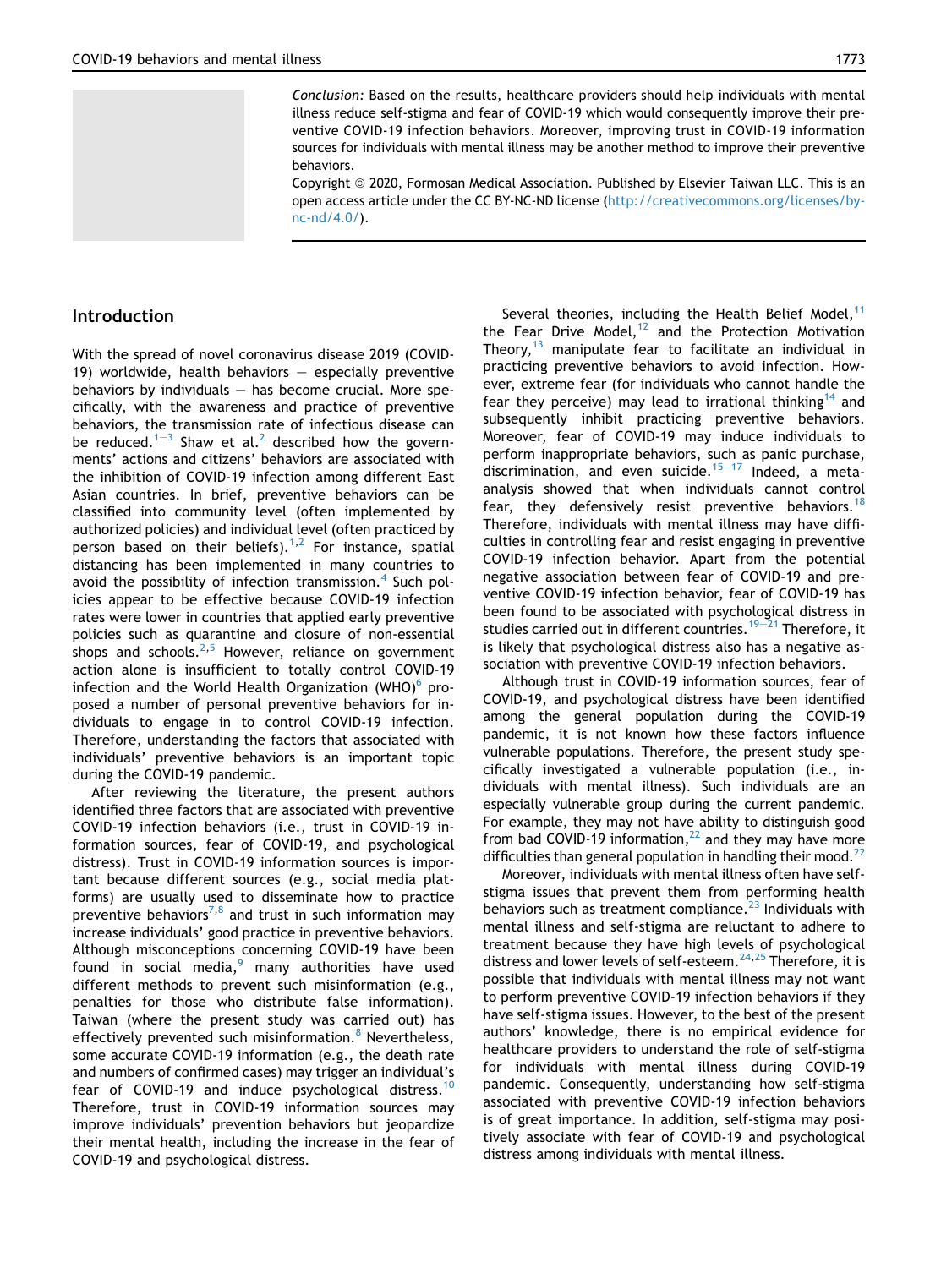The present study investigated the potential factors explaining preventive COVID-19 infection behaviors among individuals with mental illness in Taiwan. The following hypotheses were formulated based on the aforementioned literature:  $H_1$  – self-stigma will be negatively associated with preventive COVID-19 infection behaviors;  $H_2$  – trust in COVID-19 information sources will be positively associated with preventive COVID-19 infection behaviors;  $H_3$  – fear of COVID-19 will be negatively associated with preventive COVID-19 infection behaviors;  $H_4$  – psychological distress will be negatively associated with preventive COVID-19 infection behaviors;  $H_5$  self-stigma will be positively associated with psychological distress;  $H_6$  – trust in COVID-19 information sources will be positively associated with psychological distress;  $H_7$  – fear of COVID-19 will be positively associated with psychological distress;  $H_8$  – self-stigma will be positively associated with fear of COVID-19; and  $H_9$  – trust in COVID-19 information sources will be positively associated with fear of COVID-19 [\(Fig. 1\)](#page-2-0).

## Methods

# Study design, participants, and recruitment procedure

The present study adopted a cross-sectional design and commenced after the Taiwan government had already tightened the regulations for many hospitals and clinics to avoid unnecessary contact between different personnel, including medical staff, patients, and outside visitors. Moreover, during this period, the Taiwan government implemented policies in controlling COVID-19 misinformation on social media to eliminate the public panic toward COVID-19 pandemic. The study protocol was approved by the Institute of Review Board (IRB) of the Jianan Psychiatric Center (JPC), Ministry of Health and Welfare (IRB numbers: 20-004). The JPC is located in Tainan, a city of southern Taiwan, and is the sole teaching center providing psychiatric service in this area. Moreover, the psychiatric treatment network of the JPC extends to the entire southern Taiwan region, which indicates its capacity in providing mental health service to more than

three million residents who were living in the region. Furthermore, the JPC provides different program services (e.g., daycare programs, outpatient services, and inpatient rehabilitation programs) to thousands of individuals with mental illness.

Following the regulations proposed by the Taiwan government, the JPC adopted dynamic measures that requested every employee to check for fever and declare infection-related information (including health condition, contact, and travel history) before entering the JPC. The data collection period was between March 23 and June 30 (2020) with eligible participants being recruited from the inpatient rehabilitation programs, daycare, and outpatient units. The inclusion criteria of the present study's participants included: (i) having at least one major diagnosis of mental disorder made by one experienced psychiatrist according to the criteria from the Diagnostic and Statistical Manual of Mental Disorders, fifth edition (DSM-5); (ii) being aged 20 years or above; (iii) having a relatively stable condition as confirmed by a psychiatrist; and (iv) having sufficient cognition to understand the study purpose, provide written informed consent, and complete the measures. The exclusion criteria included having: (i) any neurological disease history; (ii) any severe and unstable medical disease, such as cancer; (iii) any head injury history; and (iv) been an inpatient because inpatients' preventive behaviors were monitored by JPC staff. A total of 414 participants took part in the study.

#### Measures

#### Preventive COVID-19 Infection Behaviors Scale (PCIBS)

Considering the five preventive behaviors recommended by the WHO, $6$  the five-item PCIBS was developed using a fivepoint Likert scale to quantify how an individual regularly performs preventive behaviors. More specifically, the fivepoint Likert scale scores from 1 (almost never) to 5 (almost always) with a higher PCIBS score indicating a higher frequency in performing preventive behaviors. "I stay home more when I feel unwell" is an example item in the PCIBS. The PCIBS has demonstrated moderate correlations with psychological distress in a recent study, and reported satisfactory

<span id="page-2-0"></span>

Figure 1 Proposed model that explains preventive behaviors among individuals with mental illness.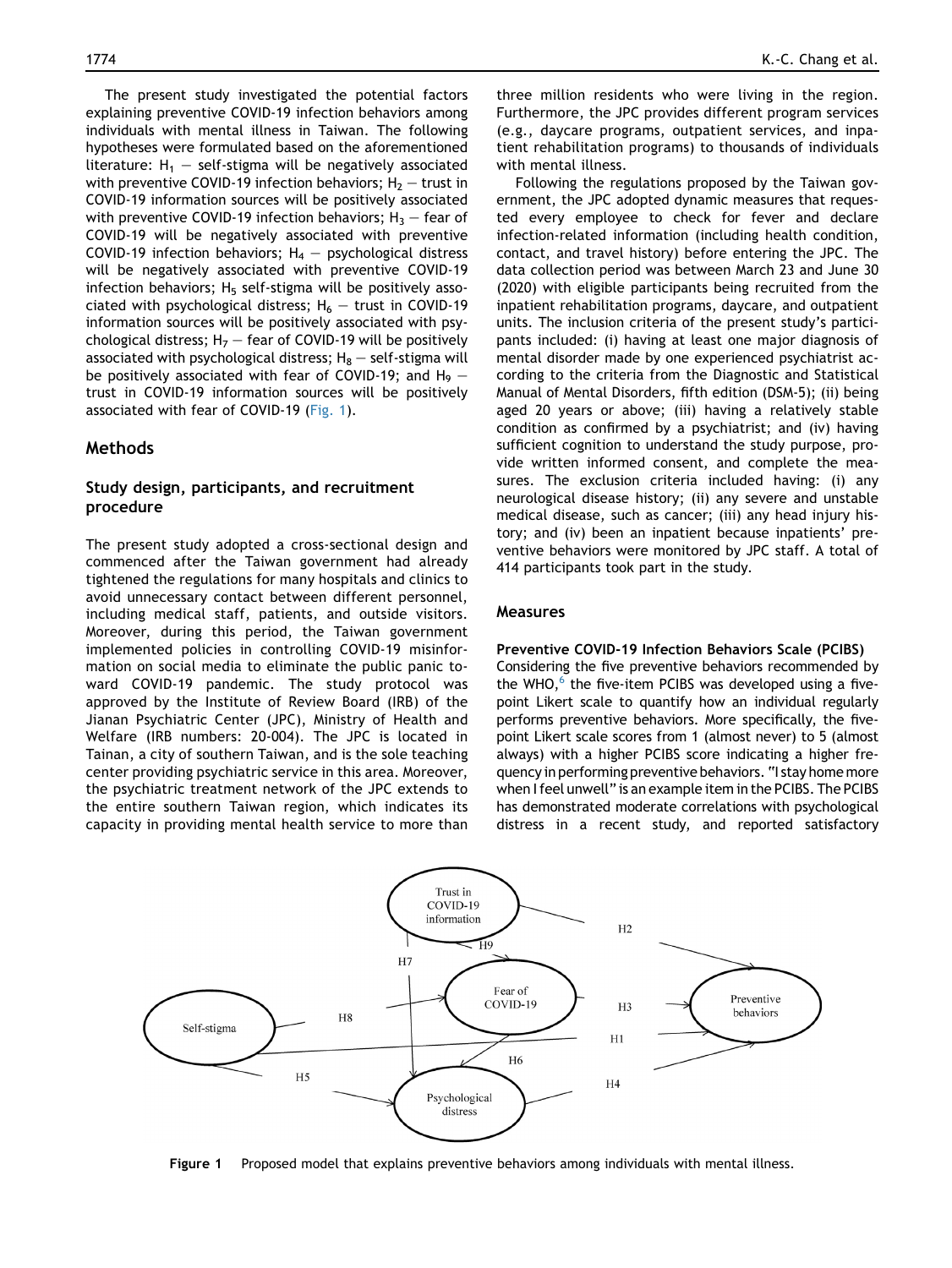concurrent validity. $26$  The present study's data showed that the PCIBS had very good internal consistency ( $\alpha = .77$ ).

#### Self-Stigma Scale-Short (SSS-S)

Considering stereotypes, emotional responses, and behaviors induced by self-endorsed misconception of mental illness, the nine-item SSS-S was developed using a fourpoint Likert scale to assess self-stigma. More specifically, the four-point Likert scale scores from 1 (strongly disagree) to 4 (strongly agree) with a higher SSS-S score indicating a greater level of self-stigma. "I feel uncomfortable because I have a mental illness" is an example item in the SSS-S. The SSS-S has demonstrated satisfactory psychometric properties, including internal consistency and construct validity, in samples of Taiwanese individuals with mental illness.  $27$ , The present study showed that the SSS-S had excellent internal consistency ( $\alpha = .95$ ).

#### Believing COVID-19 Information Scale (BCIS)

Considering commonly used social media among Taiwanese individuals, $<sup>6</sup>$  $<sup>6</sup>$  $<sup>6</sup>$  the six-item BCIS was developed using a five-</sup> point Likert scale to assess the extent that an individual trusts COVID-19 information they have obtained. More specifically, the five-point Likert scale scores from 1 (strongly disbelieve) to 5 (strongly believe) with a higher BCIS score indicating a greater level of believing in the information of COVID-19. "How much do you believe in the COVID-19 information in Facebook" is an example item in the BCIS. The present study's data showed that the BCIS had excellent internal consistency ( $\alpha = .87$ ).

#### Fear of COVID-19 scale (FCV-19S)

Considering fear symptoms, the seven-item FCV-19S was developed using a five-point Likert scale to assess how an individual fears COVID-19. More specifically, the five-point Likert scale scores from 1 (strongly disagree) to 5 (strongly agree) with a higher FCV-19S score indicating a higher level of fear toward COVID-19. "I cannot sleep because I'm worrying about getting coronavirus-19" is an example item in the FCV-19S. The FCV-19S has demonstrated very good psychometric properties, including internal consistency and construct validity, in a large sample of general Iranian population.[29](#page-7-23) Moreover, the Chinese FCV-19S was found to be psychometrically sound recently<sup>[6,](#page-7-4)[30](#page-7-24)</sup> The present study's data showed that the FCV-19S had excellent internal consistency ( $\alpha = .92$ ).

#### Depression Anxiety Stress Scale-21 (DASS-21)

Considering the symptoms of different types of psychological distress, the 21-item DASS-21 was developed using a four-point Likert scale to assess how an individual suffers from depression (seven items), anxiety (seven items), and stress (seven items). More specifically, the four-point Likert scale scores from 0 (never) to 3 (almost always) with higher DASS-21 total scores indicating a greater level of psychological distress. "I felt that I was close to panic" is an example item in the DASS-21. The DASS-21 has demonstrated satisfactory psychometric properties, including internal consistency and construct validity, in Korean samples with and without mental illness.  $31$  The present study's data showed that the DASS-21 had excellent internal consistency  $(\alpha = .96).$ 

#### Background information

Background information of the participants was obtained from self-reports, including age, gender, educational year, and marital status. Moreover, diagnoses of the participants' mental illness were retrieved from their medical records.

#### Data analysis

In addition to the descriptive statistics that illustrate the participants' characteristics, Pearson correlation was carried out to understand the associations between the studied variables. Following this, two regression models were constructed to understand the factors that could explain preventive COVID-19 infection behaviors among individuals with mental illness. More specifically, the first regression model only included controlled variables (age, gender, and years of education) to explain preventive behaviors. The second regression model (based on the first one) added the independent variables of self-stigma, trust in COVID-19 information sources, fear of COVID-19, and psychological distress. Finally, a path model with latent constructs was proposed using structural equation modeling (SEM) to further understand the factors associated with the preventive COVID-19 infection behaviors [\(Fig. 1\)](#page-2-0). More specifically, the model was aligned with the hypotheses that (i) self-stigma explained fear of COVID-19, psychological distress, and preventive behavior; (ii) trust in COVID-19 information sources explained fear of COVID-19, psychological distress, and preventive behavior; (iii) fear of COVID-19 explained psychological distress and preventive behavior; and (iv) psychological distress explained preventive behavior.

In the SEM model, all the studied variables (self-stigma, trust in COVID-19 information sources, fear of COVID-19, psychological distress, and preventive behaviors) were treated as latent constructs. Moreover, age, gender, and year of education were controlled in the SEM model. The SEM model was estimated using maximum likelihood method and missing data were handled using full information maximum likelihood method. Additionally, fit indices were used to examine whether the SEM model is supported: comparative fit index (CFI)  $> .9$ ; Tucker-Lewis index  $(TLI) > .9$ , root mean square error of approximation  $(RMSEA) < .08$ ; and standardized root mean square residual (SRMR)  $<$  .08 were thus adopted to indicate good fit.<sup>32,[33](#page-8-2)</sup> Given that there were five missing values ( $\sim$  1.2%) in the present study, full information maximum likelihood method was applied to impute the missing information. All the data analyses were performed using IBM SPSS Statistics for Windows, Version 24.0 (IBM corp., Armonk, NY), except for the SEM model, which was analyzed using lavaan package in the R software.

#### Results

Among the 414 participants, more than half were males  $(n = 230; 55.6\%)$ , the majority were single  $(n = 208;$ 50.2%), and the most common major diagnosis was schizophrenia ( $n = 197; 47.6\%$ ). The mean age of the participants was 46.32 (SD = 10.86) years and their mean years of education was 10.89 years ( $SD = 3.25$ ). [Table 1](#page-4-0) also presents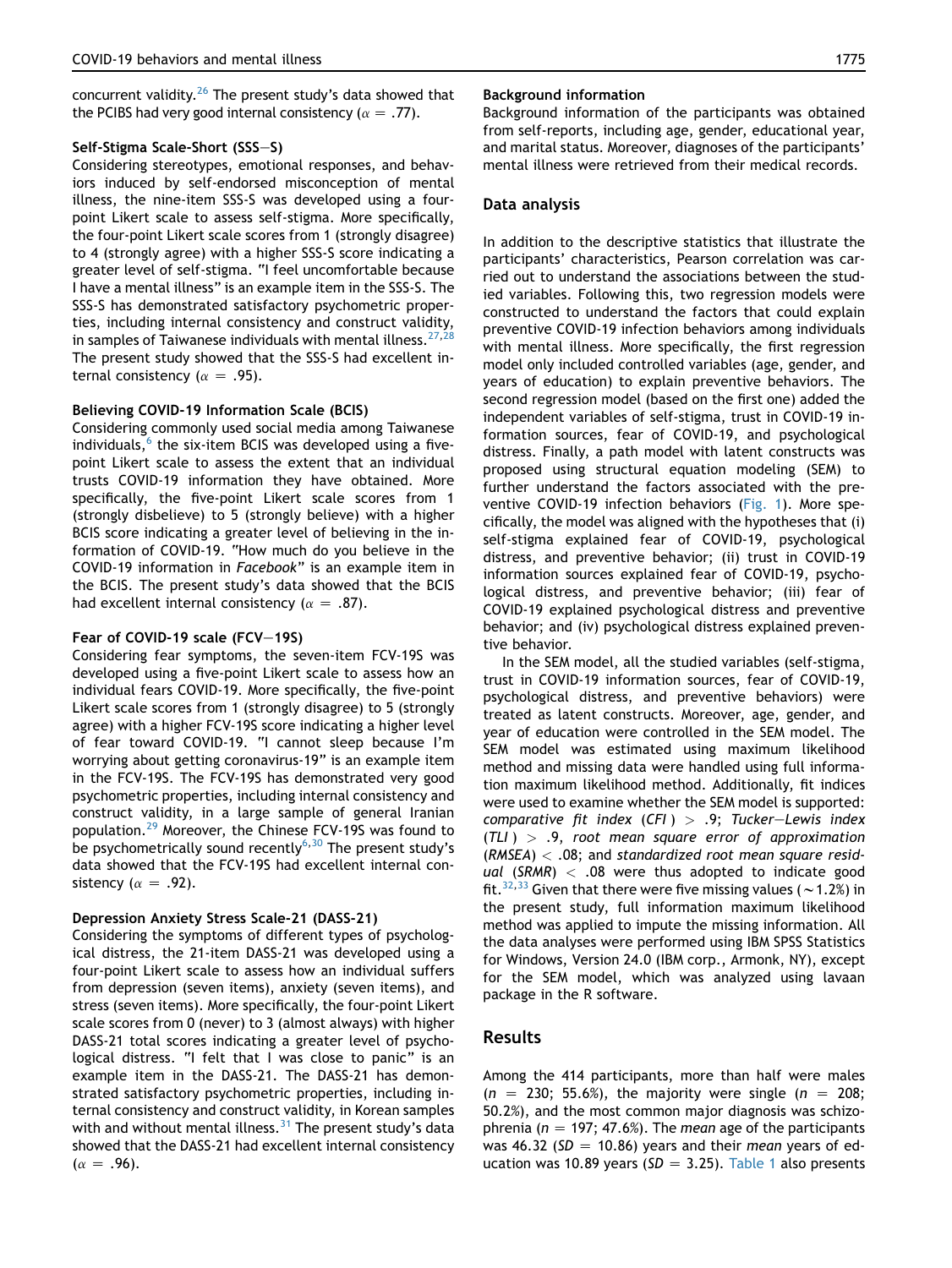the participants' scores on each measure. Moreover, the associations between the studied variables are presented in [Table 2](#page-5-0), where significantly moderate associations were observed between self-stigma, fear of COVID-19, and psychological distress ( $r = .339$  to .494; all p-values  $< .001$ ). Furthermore, trust in COVID-19 information sources was significantly correlated with fear of COVID-19 ( $r = .215$ ;  $p < .001$ ) and preventive behavior (r = .176;  $p < .001$ ).

The regression models showed that trust in COVID-19 information sources (standardized coefficient  $\lceil \beta \rceil$  = .211;  $p < .001$ ) and fear of COVID-19 ( $\beta = -.140$ ;  $p < .01$ ) were the most relevant factors explaining COVID-19 preventive behaviors among individuals with mental illness [\(Table 3](#page-5-1)). Similar findings are shown in the SEM model, which had satisfactory model fit ( $CFI = .91$ ;  $TLI = .90$ ; RMSEA = .063;  $SRMR = .052$ ), that preventive behaviors were significantly explained by trust in COVID-19 information sources  $(\beta = .194; p < .01)$  and fear of COVID-19 ( $\beta = -.223;$  $p < .01$ ). Moreover, a scrutinized observation in the SEM model [\(Fig. 2\)](#page-6-0) indicates that psychological distress was significantly explained by fear of COVID-19 ( $\beta$  = .203;  $p < .01$ ) and self-stigma ( $\beta = .436$ ;  $p < .001$ ); fear of COVID-19 was significantly explained by trust in COVID-19 information sources ( $\beta$  = .220; p < .001) and self-stigma  $(\beta = .454; p < .001)$ . In summary, H<sub>2</sub>, H<sub>3</sub>, H<sub>5</sub>, H<sub>6</sub>, H<sub>8</sub>, and

<span id="page-4-0"></span>

| Participants' characteristics ( $N = 414$ ).<br>Table 1 |            |                    |         |  |
|---------------------------------------------------------|------------|--------------------|---------|--|
|                                                         | n(%)       | Mean $(SD)$        | Range   |  |
| Gender                                                  | 414        |                    |         |  |
|                                                         | (100.0)    |                    |         |  |
| Male                                                    | 230 (55.6) |                    |         |  |
| Female                                                  | 184 (44.4) |                    |         |  |
| Marital status                                          | 414        |                    |         |  |
|                                                         | (100.0)    |                    |         |  |
| Married                                                 | 130 (31.4) |                    |         |  |
| Single                                                  | 208 (50.2) |                    |         |  |
| <b>Others</b>                                           | 76 (18.3)  |                    |         |  |
| Age (year)                                              | 414        | 46.32              | 20      |  |
|                                                         | (100.0)    | (10.86)            | $-74$   |  |
| <b>Major Diagnosis</b>                                  | 414        |                    |         |  |
|                                                         | (100.0)    |                    |         |  |
| Schizophrenia                                           | 197 (47.6) |                    |         |  |
| Bipolar disorder                                        | 35(8.5)    |                    |         |  |
| Major depression disorder 34 (8.2)                      |            |                    |         |  |
| Substance use                                           | 141 (34.1) |                    |         |  |
| Anxiety                                                 | 7(1.7)     |                    |         |  |
| Years of education                                      | 414        | $10.89(3.25)$ 0-18 |         |  |
|                                                         | (100.0)    |                    |         |  |
| Self-stigma score                                       | 409        | 2.14(0.81)         | $1 - 4$ |  |
|                                                         | $(98.8)^a$ |                    |         |  |
| Fear of COVID-19                                        | 413        | 2.34(1.00)         | $1 - 5$ |  |
|                                                         | $(99.8)^a$ |                    |         |  |
| Trust in COVID-19                                       | 413        | 3.31(0.62)         | $1 - 5$ |  |
| information                                             | $(99.8)^a$ |                    |         |  |
| Preventive behavior                                     | 413        | 3.61(0.92)         | $1 - 5$ |  |
|                                                         | $(99.8)^a$ |                    |         |  |
| Psychological distress                                  | 411        | $14.88(4.96)$ 0-63 |         |  |
|                                                         | $(99.3)^a$ |                    |         |  |
| $a$ With missing values                                 |            |                    |         |  |

With missing values.

H<sub>9</sub> were supported. The three remaining hypotheses  $(H_1,$  $H_4$ , and  $H_7$ ) were not supported.

# **Discussion**

Engaging in preventive behaviors is important for inhibiting the COVID-19 transmission rate. $2$  The present study proposed a model specifically for individuals with mental illness to understand relevant factors associated with their preventive COVID-19 behaviors. Among the nine hypotheses made in the proposed model, six were supported  $(H_2, H_3, H_5, H_6, H_8,$  and H<sub>9</sub>) and three were not  $(H_1, H_4,$  and  $H_7$ ). More specifically, greater trust in COVID-19 information sources and less fear of COVID-19 explained more preventive behaviors; higher levels of self-stigma and greater trust in COVID-19 information sources explained more psychological distress; and higher levels of self-stigma and greater trust in COVID-19 information sources explained more fear of COVID-19.

Individuals living with mental illness who had a greater level of trust in COVID-19 information engaged in more preventive COVID-19 infection behaviors. A previous study also showed that higher trust in health information sources concerning cigarette was associated with healthier behavior. $34$  Trust in information sources is an important part of evaluation for monitoring in how individuals perceive risk and cope with stress differently during the COVID-19 pandemic. $35$  Individuals with lower socioeconomic status have been found to trust less legitimate sources such as television, social media, or friends more than healthcare professionals.<sup>[36](#page-8-5)</sup> Although the Taiwanese government fined and banned individuals disseminating misinformation regarding COVID-19 (from the beginning of the outbreak in February 2020) and legislated that COVID-19 messages on social media had to be accurate, it is still possible that individuals living with mental illness received false information from informal sources. Given the positive association between trust in information sources and COVID-19 preventive behavior, more instructions on how individuals can easily protect themselves from getting infected should be disseminated via various channels.

The present study showed that higher trust in COVID-19 information sources was associated with increased fear of COVID-19 among individuals living with mental illness. Higher trust in COVID-19 information sources may indicate higher exposure and acceptance of COVID-19 information. It is likely that the more individuals living with mental illness are exposed to COVID-19 information, the more fear generated because their lack of understanding of such a new health issue with no effective treatment. This finding is consistent with the Heuristic-Systematic Model, which highlights that individuals with prior knowledge about a topic have lower impact of fear arousal from fear appeals messages of health campaigns[.37](#page-8-6) Public health campaigns or governments should balance the fact that fear may be an unexpected consequence resulted from providing COVID-19 messages daily via multiple channels. For individuals who do not have resources to filter out useful information or to evaluate their personal risk, additional reassurance for their safety or interpretation of messages from the government on social media and broadcast media may help individuals lower the fear.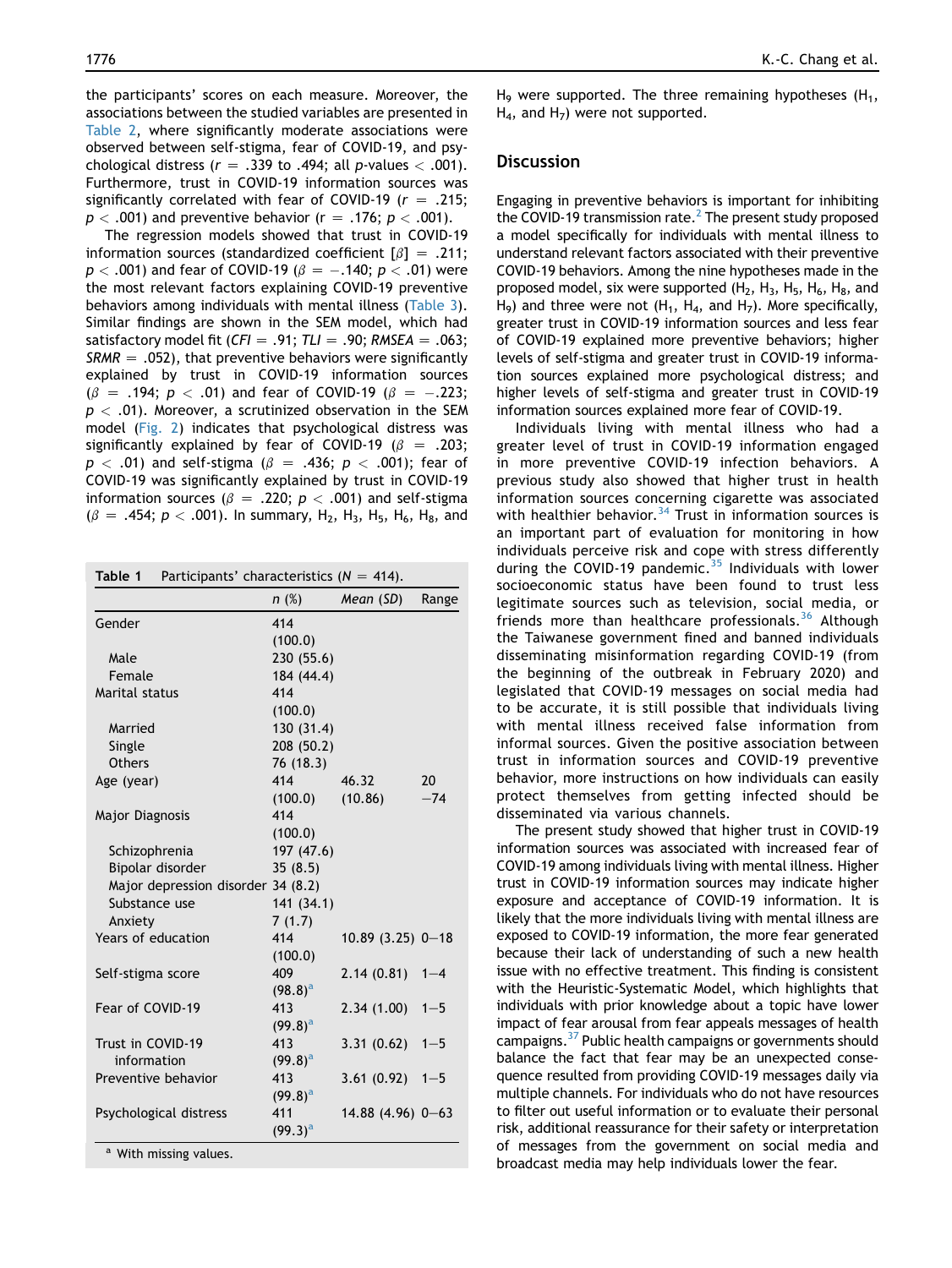<span id="page-5-0"></span>

|                                  | $r$ ( <i>p</i> -value) |               |                        |                     |                     |                     |                          |                          |
|----------------------------------|------------------------|---------------|------------------------|---------------------|---------------------|---------------------|--------------------------|--------------------------|
|                                  | Age                    | Gender        | Education <sup>a</sup> | Self-stigma         | Trust <sup>b</sup>  | Fearc               | <b>Distress</b>          | <b>Behavior</b>          |
| Age                              |                        |               |                        |                     |                     |                     |                          |                          |
| Gender                           | $-.002$ (.96)          | —             |                        |                     |                     |                     |                          |                          |
| Education <sup>a</sup>           | $-.275 (< .001)$       | .022(.66)     |                        |                     |                     |                     |                          |                          |
| Self-stigma                      | $-.112(.024)$          | $-.016$ (.75) | .077(.12)              | $\qquad \qquad -$   |                     |                     |                          |                          |
| <b>Belief</b> <sup>b</sup>       | $-.005$ (.92)          | $-.084(.09)$  | .045(.37)              | .047(.35)           | —                   |                     |                          |                          |
| Fear <sup>c</sup>                | $-.003$ (.95)          | .006(.90)     | $-.037(.45)$           | .415 $(<.001)$      | $.215$ ( $< .001$ ) | —'                  |                          |                          |
| <b>Distress</b>                  | $-.021$ (.67)          | $-.148(.003)$ | .019(.70)              | $.494$ ( $< .001$ ) | .026(.60)           | $.339$ ( $< .001$ ) | $\overline{\phantom{0}}$ |                          |
| <b>Behavior</b>                  | .101(.04)              | $-.135(.006)$ | $-.008(.88)$           | $-.059$ (.23)       | $.176$ ( $< .001$ ) | $-.097(.048)$       | $-.018$ (.72)            | $\overline{\phantom{0}}$ |
| <sup>a</sup> Years of education. |                        |               |                        |                     |                     |                     |                          |                          |

 $\overline{P}$  Trust in COVID-19 information.<br><sup>c</sup> Fear of COVID-19.

As hypothesized, the present study found that more fear of COVID-19 was associated with less preventive COVID-19 infection behaviors but more psychological distress. Fear may promote individuals to engage in preventive behaviors because fear of COVID-19 may motivate individuals to engage in behaviors that prevent them from infection.<sup>[11](#page-7-9)–[14](#page-7-9)</sup> Indeed, Harper et al. $38$  found that FCV-19S scores were positively correlated with behavior change in preventive COVID-19 infection behaviors. However, evidence from Harper et al.'s study<sup>[38](#page-8-7)</sup> was on the general population and therefore their findings may not be replicable for individuals with mental illness. More specifically, the

<span id="page-5-1"></span>

|                                             | <b>Table 3</b> Regression models explaining preventive behav- |  |  |  |  |  |
|---------------------------------------------|---------------------------------------------------------------|--|--|--|--|--|
| iors among individuals with mental illness. |                                                               |  |  |  |  |  |

|                                    | $B(SE)/\beta(95\% CI)$                                   |                                       |  |
|------------------------------------|----------------------------------------------------------|---------------------------------------|--|
|                                    | Model 1                                                  | Model 2                               |  |
| <b>Demographics</b>                |                                                          |                                       |  |
| Age                                |                                                          | 0.009 (0.004)/.110 0.009 (0.004)/.104 |  |
|                                    | $(0.002, 0.018)^*$                                       | $(0.0004, 0.017)^*$                   |  |
| Gender (Ref:                       | $-0.250(0.090)$ /-                                       | $-0.194(0.090)$ /-                    |  |
| female)                            | $.136 (-0.427,$                                          | $.105 (-0.370,$                       |  |
|                                    | $-0.073$ )**                                             | $-0.017$ <sup>*</sup>                 |  |
|                                    | Years of education 0.006 (0.014)/.023 0.002 (0.014)/.007 |                                       |  |
|                                    | $(-0.022, 0.035)$                                        | $(-0.026, 0.030)$                     |  |
| Psychological variables            |                                                          |                                       |  |
| Self-stigma                        |                                                          | $-0.048(0.066)/-$                     |  |
|                                    |                                                          | $.043 (-0.177,$                       |  |
|                                    |                                                          | 0.081)                                |  |
| Trust in COVID-19                  |                                                          | 0.313(0.073)/0.211                    |  |
| information                        |                                                          | $(0.170, 0.457)$ ***                  |  |
| Fear of COVID-19                   |                                                          | $-0.128(0.050)$ /-                    |  |
|                                    |                                                          | $.140 (-0.227,$                       |  |
|                                    |                                                          | $-0.029$ <sup>**</sup>                |  |
| Psychological                      |                                                          | 0.005(0.003)/082                      |  |
| distress                           |                                                          | $(-0.002, 0.012)$                     |  |
| Model fit                          |                                                          |                                       |  |
| F-value (p-value)                  | 4.10 (.007)                                              | 5.14 $(< .001)$                       |  |
| $R^2$ (Adjusted $R^2$ )            | $.029$ $(.022)$                                          | $.082$ $(.066)$                       |  |
| $*p < .05; **p < .01; **p < .001.$ |                                                          |                                       |  |

relationship between fear and behaviors is complex<sup>[14](#page-7-12)</sup> as other evidence has shown that fear may lead to irrational behaviors.<sup>[15](#page-7-13),[17](#page-7-25)</sup> Because individuals with mental illness usually suffer from poor mood control and cognitive impairment, $39,40$  $39,40$  $39,40$  they may have difficulties in practicing preventive behaviors if they perceive unbearable fear. This finding also concurs with the meta-analysis findings from Witte and Allen<sup>[18](#page-7-14)</sup> who reported that individuals experiencing difficulties with fear control are less likely to engage in recommended behaviors. In addition, they may have increased psychological distress associated with the fear of COVID-19, like prior research has found in general populations.[10](#page-7-8)

Although self-stigma was not associated with COVID-19 preventive behaviors in the present study, self-stigma was associated with fear of COVID-19 and psychological distress. A possible reason for the nonsignificant association between self-stigma and preventive behaviors is that self-stigma does not directly associate with preventive behaviors. Rather, the association between self-stigma and preventive behaviors was via fear of COVID-19. Indeed, self-stigma was found to be highly associated with fear of COVID-19, and fear of COVID-19 was associated with COVID-19 preventive behaviors. When individuals with mental illness have self-stigma, they may feel incompetence and are afraid of disclosing their illness identity.<sup>23</sup> Therefore, individuals with mental illness may have an elevated fear of COVID-19 because they may disclose their mental illness identity if they are affected by COVID-19. That is, they have to visit a physician for COVID-19 treatment and discuss their mental illness. Another explanation is that individuals with mental illness who have self-stigma may worry that healthcare providers may provide poorer quality service and/or have more negative attitudes to them compared with people with no mental illness if they have COVID-19. More specifically, one route for individuals with mental illness to develop self-stigma is through uncomfortable previous experiences (e.g., being laughed and/or not being respected).<sup>[27](#page-7-21)</sup> Such experiences may also induce their fear of COVID-19. Moreover, the association between self-stigma and psychological distress found in the present study concurs with prior findings.  $24,25$  $24,25$ 

There are some limitations in the present study. First, the study adopted a cross-sectional design and as such the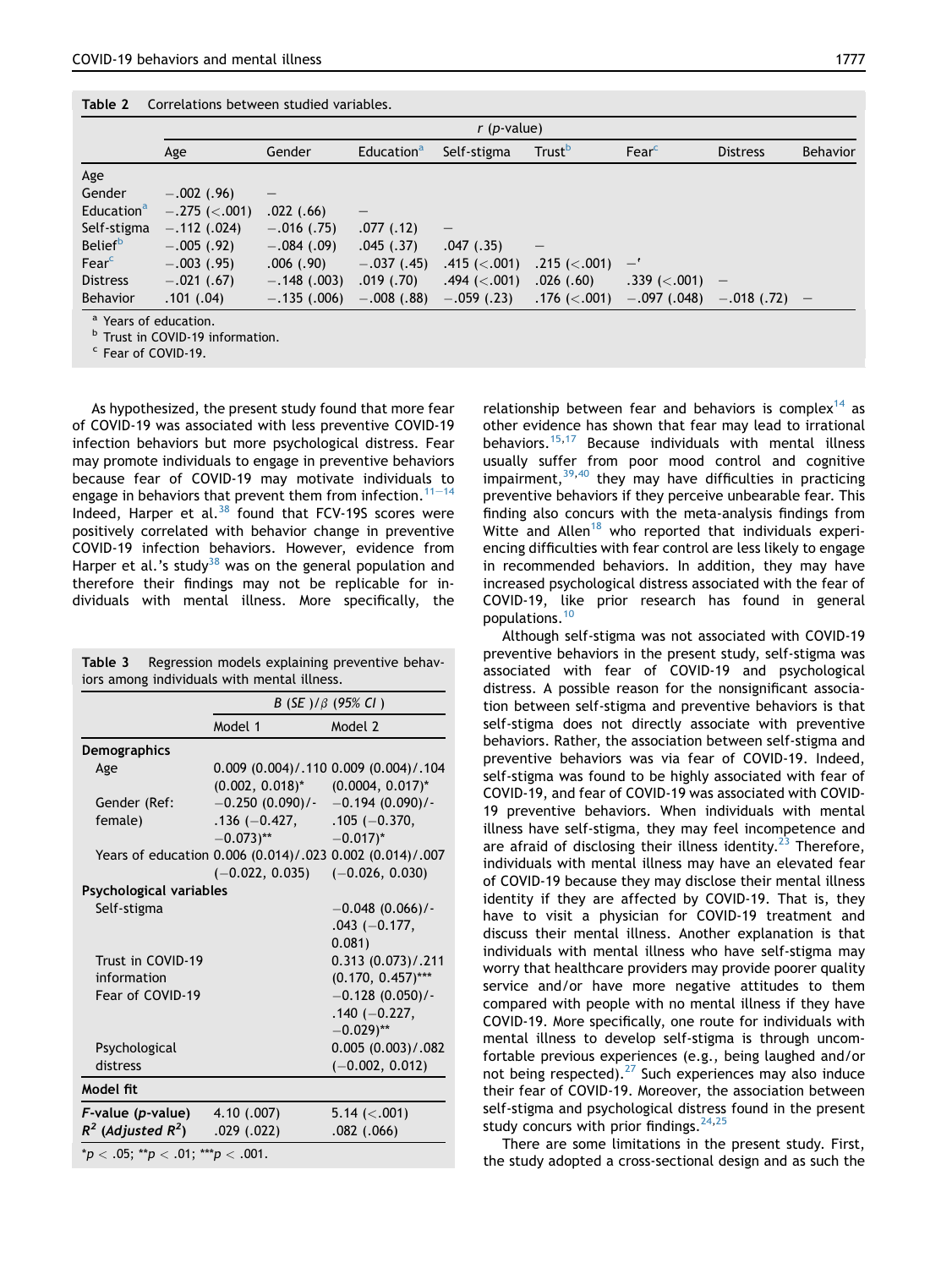<span id="page-6-0"></span>

Figure 2 Proposed model with standardized coefficients in explaining preventive behaviors among individuals with mental illness. Solid lines indicate significant paths; dashed lines indicate nonsignificant paths. Age, gender, and years of education are controlled in the model. \*p < .05; \*\*p < .01; \*\*\*p < .001. RMSEA = root mean square error of approximation; SRMR = standardized root mean square residual.

findings are unable to determine any causal relationship, although the model proposes potential directions among the studied variables. Second, all the measures used in the present study were self-report (or with the assistance of an assistant researcher). Therefore, the associations found in the present study might be influenced by common variance bias. Moreover, other biases such as recall bias and social desirability bias might exit using self-report methods. Nevertheless, using self-reports in the present study had the benefits of low-cost and rapid data collection that can respond in a timely fashion to the need of reaction toward COVID-19 during the pandemic. However, future studies may consider using other types of measurement method (e.g., actually observing preventive behaviors) to corroborate the present study's findings. Third, the participants were in stable condition during the study period. Therefore, the present study's findings may not be generalized to those with a severe mental illness. Fourth, the participants were recruited solely from one institution in Taiwan. Given that different countries have implemented different policies to respond to the threat and infection of COVID-19, individuals with mental illness may receive different levels of COVID-19 information and have different levels of trust in the information. Therefore, the present study's findings may not be replicate to other countries due to the different policies and cultures.

# **Conclusions**

The present study proposed a model to understand preventive COVID-19 infection behaviors among a sample of individuals with mental illness in Taiwan. The results showed that trust in COVID-19 information sources and fear of COVID-19 were significant factors explaining preventive behaviors via different factors. More trust in COVID-19 information sources was associated with more COVID-19 preventive behaviors, while more fear of COVID-19 was associated with less COVID-19 preventive behaviors. Additionally, higher levels of self-stigma and greater trust in COVID-19 information sources were associated with stronger fear of COVID-19. Therefore, healthcare providers may want to reduce self-stigma and fear of COVID-19 among individuals with mental illness to improve the likelihood of engaging in preventive COVID-19 infection behaviors. Moreover, improving trust in COVID-19 information sources for individuals with mental illness may be another method to improve their COVID-19 preventive behaviors.

# Funding source declaration

This Project was supported by grants from the Ministry of Health and Welfare, Executive Yuen, Taiwan (MOHW-10961 and MOHW-10962) and partially supported by the following grants funded by the Ministry of Science and Technology, Executive Yuen, Taiwan (MOST 108-2314-B-695-001). The funder had no role in the study design, data analysis, or preparation of this manuscript.

# Declaration of Competing Interest

The authors have no conflicts of interest relevant to this article.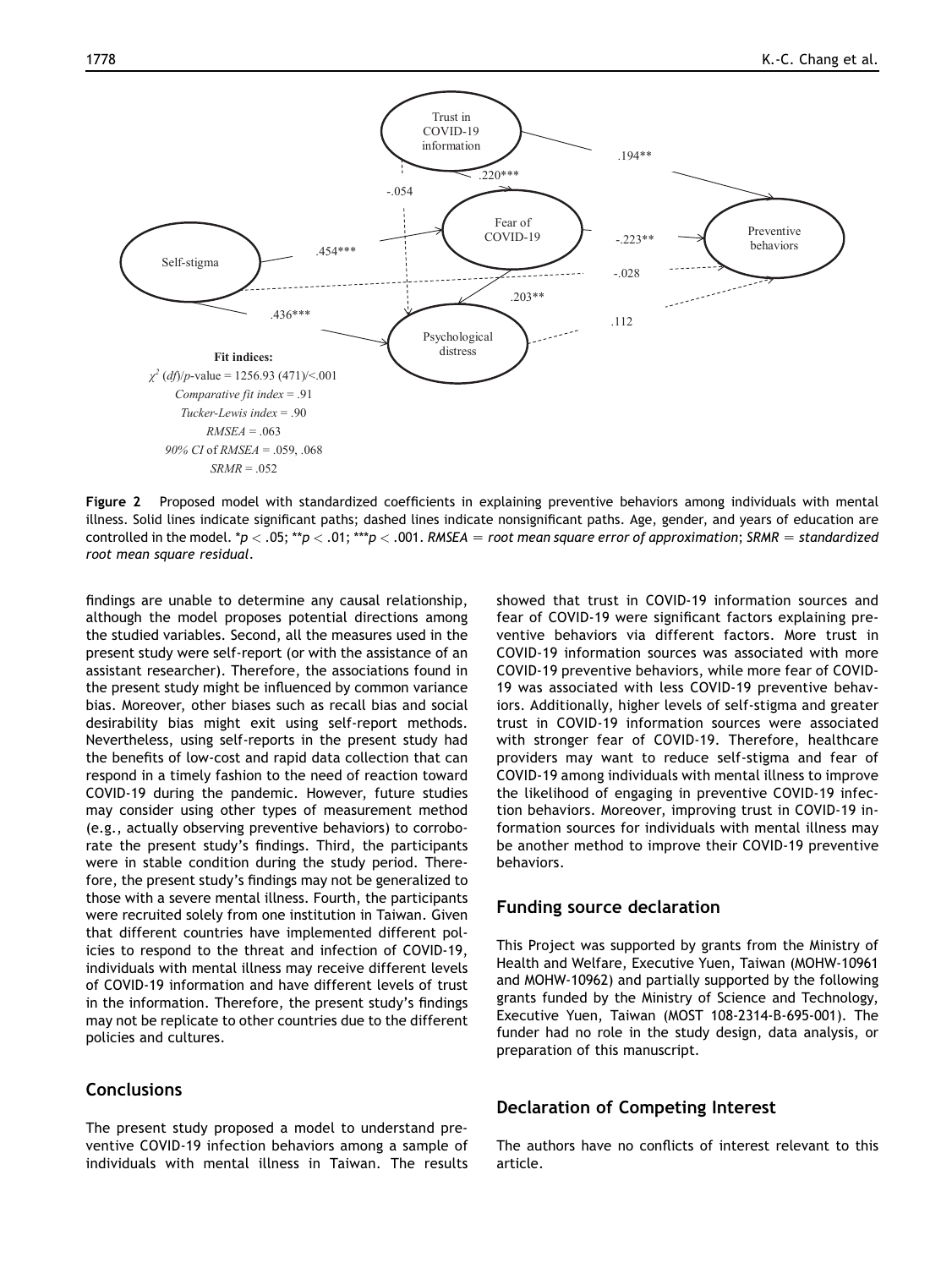# References

- <span id="page-7-0"></span>1. Mao L. Evaluating the combined effectiveness of influenza control strategies and human preventive behavior. PloS One 2011;6: e24706. <https://doi.org/10.1371/journal.pone.0024706>.
- <span id="page-7-1"></span>2. Shaw R, Kim Y-k, Hua J. Governance, technology and citizen behavior in pandemic: lessons from COVID-19 in East Asia. Prog Disaster Sci 2020;6:100090. [https://doi.org/10.1016/j.pdisas.](https://doi.org/10.1016/j.pdisas.2020.100090) [2020.100090.](https://doi.org/10.1016/j.pdisas.2020.100090)
- 3. Sim SW, Moey KS, Tan NC. The use of facemasks to prevent respiratory infection: a literature review in the context of the Health Belief Model. Singapore Med J 2014;55:160-7. [https:](https://doi.org/10.11622/smedj.2014037) [//doi.org/10.11622/smedj.2014037](https://doi.org/10.11622/smedj.2014037).
- <span id="page-7-2"></span>4. Abel T, McQueen D. The COVID-19 pandemic calls for spatial distancing and social closeness: not for social distancing! Int J Public Health 2020;65:231. [https://doi.org/10.1007/s00038-](https://doi.org/10.1007/s00038-020-01366-7) [020-01366-7](https://doi.org/10.1007/s00038-020-01366-7).
- <span id="page-7-3"></span>5. Wang CJ, Ng CY, Brook RH. Response to COVID-19 in Taiwan: big data analytics, new technology, and proactive testing. J Am Med Assoc 2020. [https://doi.org/10.1001/jama.2020.3151.](https://doi.org/10.1001/jama.2020.3151) Advance online publication.
- <span id="page-7-4"></span>6. Chang K-C, Hou W-L, Pakpour AH, Lin C-Y, Griffiths MD. Psychometric testing of three COVID-19-related scales among people with mental illness. Int J Ment Health Addict 2020. <https://doi.org/10.1007/s11469-020-00361-6>.
- <span id="page-7-5"></span>7. Basch CH, Hillyer GC, Meleo-Erwin ZC, Jaime C, Mohlman J, Basch CE. Preventive behaviors conveyed on YouTube to mitigate transmission of COVID-19: cross-sectional study. JMIR Public Health Surveill 2020;6:e18807. [https:](https://doi.org/10.2196/18807) [//doi.org/10.2196/18807.](https://doi.org/10.2196/18807)
- <span id="page-7-6"></span>8. Duffy C. How health officials and social media are teaming up to fight the coronavirus "infodemic". Available from: [https://](https://www.cnn.com/2020/03/01/tech/coronavirus-social-media-reliable-sources/index.html) [www.cnn.com/2020/03/01/tech/coronavirus-social-media](https://www.cnn.com/2020/03/01/tech/coronavirus-social-media-reliable-sources/index.html)[reliable-sources/index.html](https://www.cnn.com/2020/03/01/tech/coronavirus-social-media-reliable-sources/index.html), 2020. [Accessed 1 March 2020].
- <span id="page-7-7"></span>9. Geldsetzer P. Knowledge and perceptions of COVID-19 among the general public in the United States and the United Kingdom: a cross-sectional online survey. Ann Intern Med 2020. [https:](https://doi.org/10.7326/M20-0912) [//doi.org/10.7326/M20-0912.](https://doi.org/10.7326/M20-0912) Advance online publication.
- <span id="page-7-8"></span>10. Wang C, Pan R, Wan X, Tan Y, Xu L, Ho CS, et al. Immediate psychological responses and associated factors during the initial stage of the 2019 coronavirus disease (COVID-19) epidemic among the general population in China. Int J Environ Res Public Health 2020;17:1729. <https://doi.org/10.3390/ijerph17051729>.
- <span id="page-7-9"></span>11. Green EC, Murphy E. Health belief model. In: Dingwall R, Quah S, editors. Cockerham WC. The Wiley Blackwell encyclopedia of health. Illness, Behavior, and Society; 2014. [https:](https://doi.org/10.1002/9781118410868.wbehibs410) [//doi.org/10.1002/9781118410868.wbehibs410](https://doi.org/10.1002/9781118410868.wbehibs410).
- <span id="page-7-10"></span>12. Leventhal H, Safer MA, Panagis DM. The impact of communications on the self-regulation of health beliefs, decisions, and behavior. Health Educ Q 1983;10:3-29. [https:](https://doi.org/10.1177/109019818301000101) [//doi.org/10.1177/109019818301000101.](https://doi.org/10.1177/109019818301000101)
- <span id="page-7-11"></span>13. Rogers RW. A protection motivation theory of fear appeals and attitude change. J Psychol 1975:91:93-114. [https:](https://doi.org/10.1080/00223980.1975.9915803) [//doi.org/10.1080/00223980.1975.9915803](https://doi.org/10.1080/00223980.1975.9915803).
- <span id="page-7-12"></span>14. [Pakpour AH, Griffiths MD. The fear of COVID-19 and its role in](http://refhub.elsevier.com/S0929-6646(20)30344-2/sref14) [preventive behaviors.](http://refhub.elsevier.com/S0929-6646(20)30344-2/sref14) J Concurrent Disord 2020;2:58-[63](http://refhub.elsevier.com/S0929-6646(20)30344-2/sref14).
- <span id="page-7-13"></span>15. Bhuiyan AI, Sakib N, Pakpour AH, Griffiths MD, Mamun MA. COVID-19-related suicides in Bangladesh due to lockdown and economic factors: case study evidence. Int J Ment Health Addict 2020. [https://doi.org/10.1007/s11469-020-00307-y.](https://doi.org/10.1007/s11469-020-00307-y) Advance online publication.
- 16. Lin C-Y. Social reaction toward the 2019 novel coronavirus  $(COVID-19)$ . Soc Health Behav 2020;3:1-2. [https:](https://doi.org/10.4103/SHB.SHB_11_20) [//doi.org/10.4103/SHB.SHB\\_11\\_20.](https://doi.org/10.4103/SHB.SHB_11_20)
- <span id="page-7-25"></span>17. Taylor S, Landry C, Paluszek M, Fergus TA, Mckay D, Asmundson GJG. Development and initial validation of the COVID stress scales. J Anxiety Disord 2020. [https:](https://doi.org/10.1016/j.janxdis.2020.102232)

[//doi.org/10.1016/j.janxdis.2020.102232.](https://doi.org/10.1016/j.janxdis.2020.102232) Advance online publication.

- <span id="page-7-14"></span>18. Witte K, Allen M. A meta-analysis of fear appeals: implications for effective public health campaigns. Health Educ Behav 2000;27:591-615. [https:](https://doi.org/10.1177/109019810002700506) [//doi.org/10.1177/109019810002700506.](https://doi.org/10.1177/109019810002700506)
- <span id="page-7-15"></span>19. Sakib N, Mamun MA, Bhuiyan AKMI, Hossain S, Mamun FA, Hosen I, et al. Psychometric validation of the bangla fear of COVID-19 scale: confirmatory factor analysis and rasch analysis. Int J Ment Health Addict 2020. [https:](https://doi.org/10.1007/s11469-020-00289-x) [//doi.org/10.1007/s11469-020-00289-x.](https://doi.org/10.1007/s11469-020-00289-x) Advance online publication.
- 20. Satici B, Gocet-Tekin E, Deniz ME, Satici SA. Adaptation of the Fear of COVID-19 Scale: its association with psychological distress and life satisfaction in Turkey. Int J Ment Health Addict 2020. [https://doi.org/10.1007/s11469-020-00294-0.](https://doi.org/10.1007/s11469-020-00294-0) Advance online publication.
- 21. Soraci P, Ferrari A, Abbiati FA, Del Fante E, De Pace R, Urso A, et al. Validation and psychometric evaluation of the Italian version of the Fear of COVID-19 Scale. Int J Ment Health Addict 2020. <https://doi.org/10.1007/s11469-020-00277-1>. Advance online publication.
- <span id="page-7-16"></span>22. Holmes EA, O'Connor RC, Perry VH, Tracey I, Wessely S, Arseneault L, et al. Multidisciplinary research priorities for the COVID-19 pandemic: a call for action for mental health science. Lancet Psychiatry 2020;7:547-60. [https:](https://doi.org/10.1016/S2215-0366(20)30168-1) [//doi.org/10.1016/S2215-0366\(20\)30168-1.](https://doi.org/10.1016/S2215-0366(20)30168-1)
- <span id="page-7-17"></span>23. Fung KMT, Tsang HWH, Corrigan PW. Self-stigma of people with schizophrenia as predictor of their adherence to psychosocial treatment. Psychiatr Rehabil J 2008;32:95-104. [https:](https://doi.org/10.2975/32.2.2008.95.104) [//doi.org/10.2975/32.2.2008.95.104](https://doi.org/10.2975/32.2.2008.95.104).
- <span id="page-7-18"></span>24. Huang W-Y, Chen S-P, Pakpour AH, Lin C-Y. The mediation role of self-esteem for self-stigma on quality of life for people with schizophrenia: a retrospectively longitudinal study. J Pac Rim Psychol 2018;12:e10. [https://doi.org/10.1017/prp.2017.18.](https://doi.org/10.1017/prp.2017.18)
- <span id="page-7-19"></span>25. Lin C-Y, Chang C-C, Wu T-H, Wang J-D. Dynamic changes of self-stigma, quality of life, somatic complaints, and depression among people with schizophrenia: a pilot study applying kernel smoothers. Stigma Health 2016;1:29-43. [https:](https://doi.org/10.1037/sah0000014) [//doi.org/10.1037/sah0000014.](https://doi.org/10.1037/sah0000014)
- <span id="page-7-20"></span>26. Ahorsu DK, Imani V, Lin C-Y, Timpka T, Broström A, Updegraff JA, et al. Associations between fear of COVID-19, mental health, and preventive behaviours across pregnant women and husbands: an actor-partner interdependence modelling. Int J Ment Health Addict 2020. [https:](https://doi.org/10.1007/s11469-020-00270-8) [//doi.org/10.1007/s11469-020-00270-8.](https://doi.org/10.1007/s11469-020-00270-8) Advance online publication.
- <span id="page-7-21"></span>27. Chang C-C, Lin C-Y, Gronholm PC, Wu T-H. Cross-validation of two commonly used self-stigma measures, Taiwan versions of the Internalized Stigma Mental Illness Scale and Self-Stigma Scale-Short, for people with mental illness. Assessment 2018; 25:777e92. [https://doi.org/10.1177/1073191116658547.](https://doi.org/10.1177/1073191116658547)
- <span id="page-7-22"></span>28. Wu T-H, Chang C-C, Chen C-Y, Wang J-D, Lin C-Y. Further psychometric evaluation of the Self-Stigma Scale-Short: measurement invariance across mental illness and gender. PloS One 2015;10:e0117592. [https:](https://doi.org/10.1371/journal.pone.0117592) [//doi.org/10.1371/journal.pone.0117592.](https://doi.org/10.1371/journal.pone.0117592)
- <span id="page-7-23"></span>29. Ahorsu DK, Lin C-Y, Imani V, Saffari M, Griffiths MD, Pakpour AH. Fear of COVID-19 scale: development and initial validation. Int J Ment Health Addict 2020. [https:](https://doi.org/10.1007/s11469-020-00270-8) [//doi.org/10.1007/s11469-020-00270-8.](https://doi.org/10.1007/s11469-020-00270-8) Advance online publication.
- <span id="page-7-24"></span>30. Pakpour AH, Griffiths MD, Chang K-C, Chen Y-P, Kuo Y-J, Lin C-Y. Assessing the fear of COVID-19 among different populations: a response to Ransing et al. (2020). Brain Behav Immun; 2020. [https://doi.org/10.1016/j.bbi.2020.06.006.](https://doi.org/10.1016/j.bbi.2020.06.006) Advanced online publication.